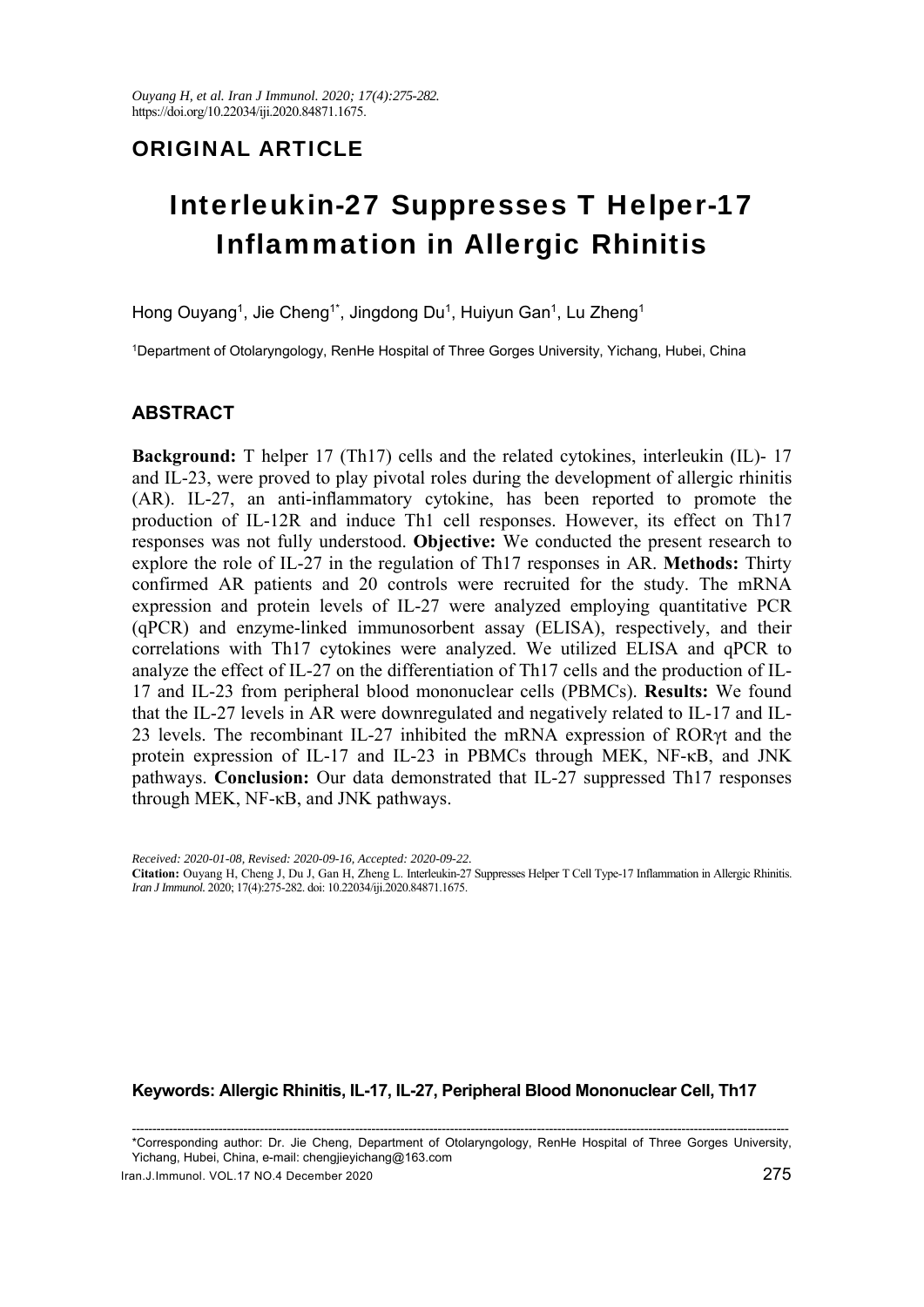## **INTRODUCTION**

Allergic rhinitis (AR) is common in ear-nose-throat clinic with a high prevalence, particularly in children (1,2). AR is characterized by rhinorrhoea, nasal obstruction, epiphora, and nasal itching and affects the quality of life of patients severely. Traditionally, enhanced T helper (Th) 2 inflammation and upregulated Th2 cytokines were thought to be the basis of AR (3,4). However, further studies showed that interleukin-17A (IL-17A)-producing T helper 17 (Th17) cell contributed to the development of AR (5,6). *In vivo* studies using mouse models also suggested that blockade of Th17 inflammation by anti-IL-17 and anti-IL-23 could alleviate the clinical symptoms and Th2 inflammation in ovalbumin induced AR mice, confirming that Th17 and Th2 inflammation interrelated closely (7-9). Interleukin-27 is composed of the subunit of Epstein-Barr virus-induced gene 3 (EBi3) and p28. IL-27 is produced by activated macrophages and dendritic cells (10). IL-27 receptor consists of IL-27Ra (WSX-1/TCCR) and gp130, which could be expressed by various cells such as lymphocytes and antigen-presenting cells (APCs) (11). Previous studies have indicated that IL-27 promoted the production of IL-12 receptor and induced Th1 cell response (12). Nevertheless, IL-27 also exhibits anti-inflammatory role. For example, IL-27Rα-/ mice can develop into lethal immune responses (13). Moreover, previous data have also suggested that IL-27 inhibits Th17 development and increases T-cell production of IL-10 (14,15). In AR, allergen specific immunotherapy has been shown to decrease IL-17 and increase IL-27 in AR patients sensitive to house dust mites (HDMs) (16). Accordingly, we believed that IL-27 may play an important role in Th17 response in AR. In this study, we explored the expression of IL-27 and its regulation in Th17 response in AR patients employing *in vitro* experiments.

## **MATERIALS AND METHODS**

Patients. Thirty patients diagnosed with AR and 20 controls were recruited consecutively from June 2017 to August 2017 at Department of Otolaryngology, RenHe Hospital of Three Gorges University, China. The inclusion criteria comprised clinical history of AR (duration >1 year, persistent symptoms) and allergen test according to Allergic Rhinitis and its Impact on Asthma (ARIA) guideline (2010) (1). The allergen test was performed using skin prick test (wheal diameter >3mm) or specific IgE detection (>0.35 kIU/L, Phadia, Uppsala, Sweden) to common inhalant allergens (pollens, dust mites, pets, molds, and cockroach, etc.). Twenty healthy patients with comparable ages and genders were enrolled as the control. The subjects with diseases such as chronic lung disease or heart disease and those who were using drugs, such as oral corticosteroids, antiepileptics, or immune suppressors, were excluded. Our study was approved by local Ethical Committee, and informed consent was obtained ahead of the study.

**Symptom Evaluation.** Total nasal symptom score (TNSS) was performed as described previously (17,18). The nasal symptoms (sneezing, rhinorrhea, itching, and nasal block) were scored (0, none; 1, mild symptom; 2, moderate symptom; and 3, severe symptom) and summed.

**Real-time PCR Analysis.** Total RNA was isolated from serum with TRIzol reagent (Life Technologies, Carlsbad, California) according to the manufacturer's instructions.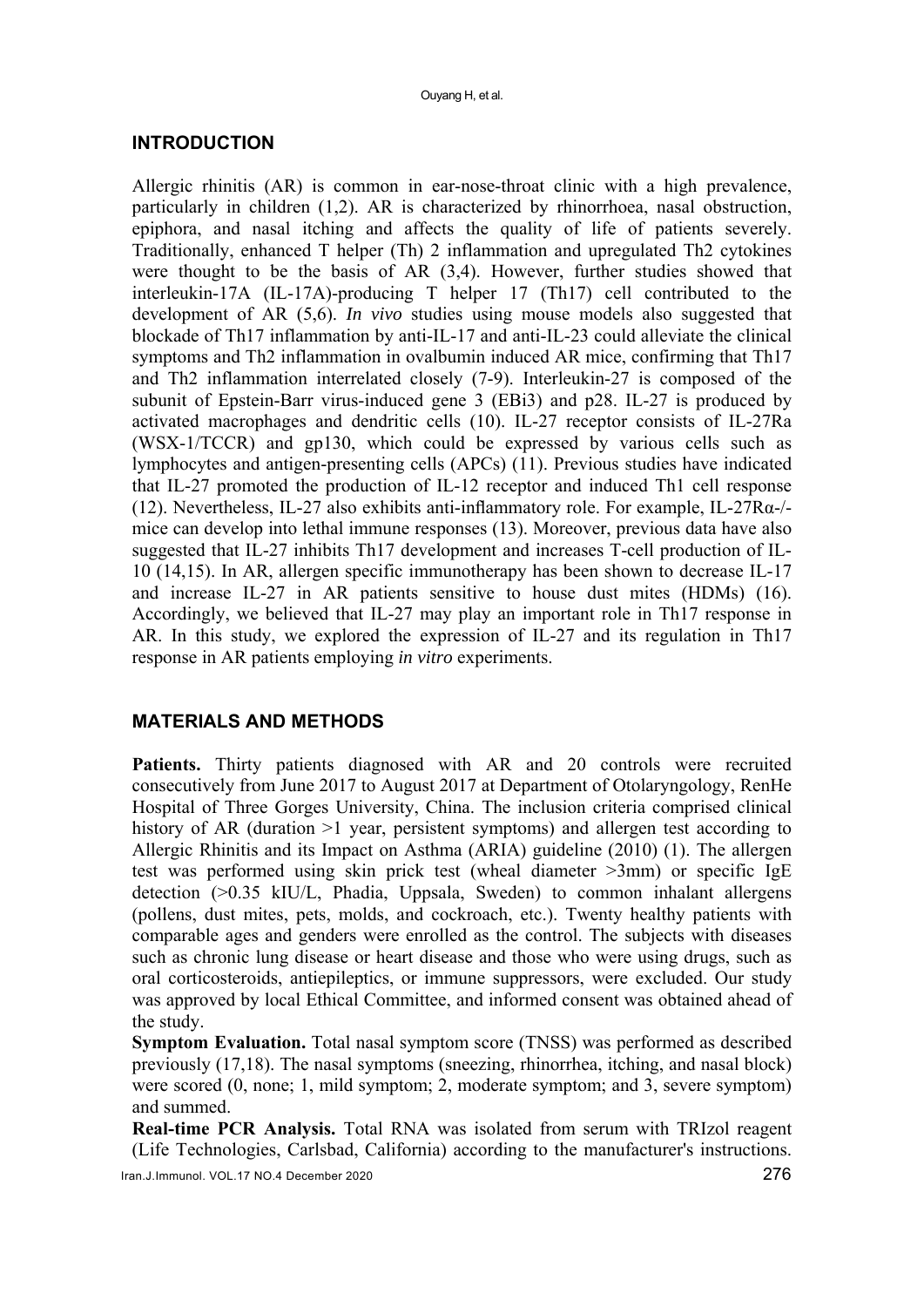Subsequently, the RNA was transcribed into cDNA with cDNA Synthesis Kit (Thermo Scientific, CA, USA). PCR reaction conditions were set as follows: 30 cycles at 94°C for 2 min,  $94^{\circ}$ C for 30 s,  $55^{\circ}$ C for 30 s,  $72^{\circ}$ C for 1 min, and  $72^{\circ}$ C for 5 min. The mRNA expression was measured employing BI7500 real-time PCR system (Applied Biosystems). The primer sequences were listed as follows:

IL-27-5'- CAAGAAGAGGTCCCGTGCTG -3', 5'-TTGAGCCCAGTCCACCACAT-3'; retinoid-related orphan nuclear receptor γt (RORγt) -5'-ATGACATGCAC CTGGAAC ACT-3', 5'-TGTGAGTTCTCCATGCCTAGG-3', β-actin-5'-GGCACC CAGCACAATGAA-3', 5'-GGAAGG TGGACAGCGAGG-3'.

**Enzyme-Linked Immunosorbent Assay (ELISA) for Protein Expression.** The concentration of IL-27 and Th17 cytokines were determined using ELISA according to the manufacturer's instruction (R&D systems, Minneapolis, Minnesota). All the samples were assayed in duplicate. The detection limits of the test were as follows: IL-27 (156pg/mL), IL-17 (15 pg/mL), IL-23 (16.3 pg/mL).

**Peripheral Blood Mononuclear Cells (PBMCs) Preparation.** PBMCs were prepared utilizing density-gradient centrifugation. In short, the blood was diluted by the same amount of Dulbecco's PBS and 2% Fetal Bovine Serum. Afterwards, the mixture was layered on top of Lymphoprep carefully to avoid getting mixed. Following centrifugation at 800g for 20 minutes, the upper plasma layer was discarded carefully. The sorted cells  $(2 \times 10^6 \text{ cells/mL})$  were cultured at 37°C in 5% CO<sub>2</sub> with phytohaemagglutinin (PHA) (50 ng/ml) and ionomycin (500ng/ml) for a 3-days stimulation. For Th17 cell differentiation, PBMCs were stimulated by recombinant 10 ng/ml of IL-1β (Peprotech), 20 ng/ml of IL-6 (eBioscience), 20 ng/ml of IL-23 (eBioscience), 2 ng/ml of TGF-β (eBioscience), 10 μg/ml of anti-IL-4 mAb (eBioscience), and 10 μg/ml anti-IFN-γ mAb (eBioscience). The following antibodies were used in the experiments: IL-27 (50 and 100 ng/ml), mitogen-activated protein kinase kinase (MEK) inhibitors (PD-98059), nuclear factor κB (NF-κB) inhibitor (SN50), c-Jun N-terminal kinase (JNK) inhibitor (SP600125). The mRNA of RORγt was then detected with real-time PCR. The expressions of IL-23 and IL-17 in supernatant were detected employing ELISA.

**Statistical Analysis.** All the data were represented as mean  $\pm$  SD. We performed normal distribution and homogeneity of variance analysis. Unpaired t test was performed for the data with normal distribution, and Mann-Whitney U test was done to compare the data with abnormal distribution. Three or more groups were compared using 1-way ANOVA, with Bonferroni post hoc test. The correlations were analyzed with Spearman rank test. P values less than .05 were defined to be statistically significant. The analyses were carried out using GraphPad Prism 6.0 software (GraphPad Software, La Jolla, Calif).

## **RESULTS**

## **The mRNA and protein levels of IL-27 and Th17 cytokines in AR.**

Table 1 depicts the demographic data of the study population. Regarding the cases, sex ratio and age were comparable between AR and the control groups. The mRNA  $(2.944e-005 \pm 7.428e-006 \text{ vs } 0.000359 \pm 9.863e-005)$  and protein  $(199.1 \pm 9.2 \text{ vs } 419.2)$  $\pm$  58.7 pg/mL) level of IL-27 in the AR group were significantly lower than those in the controls  $(p<0.001$ , Figure 1).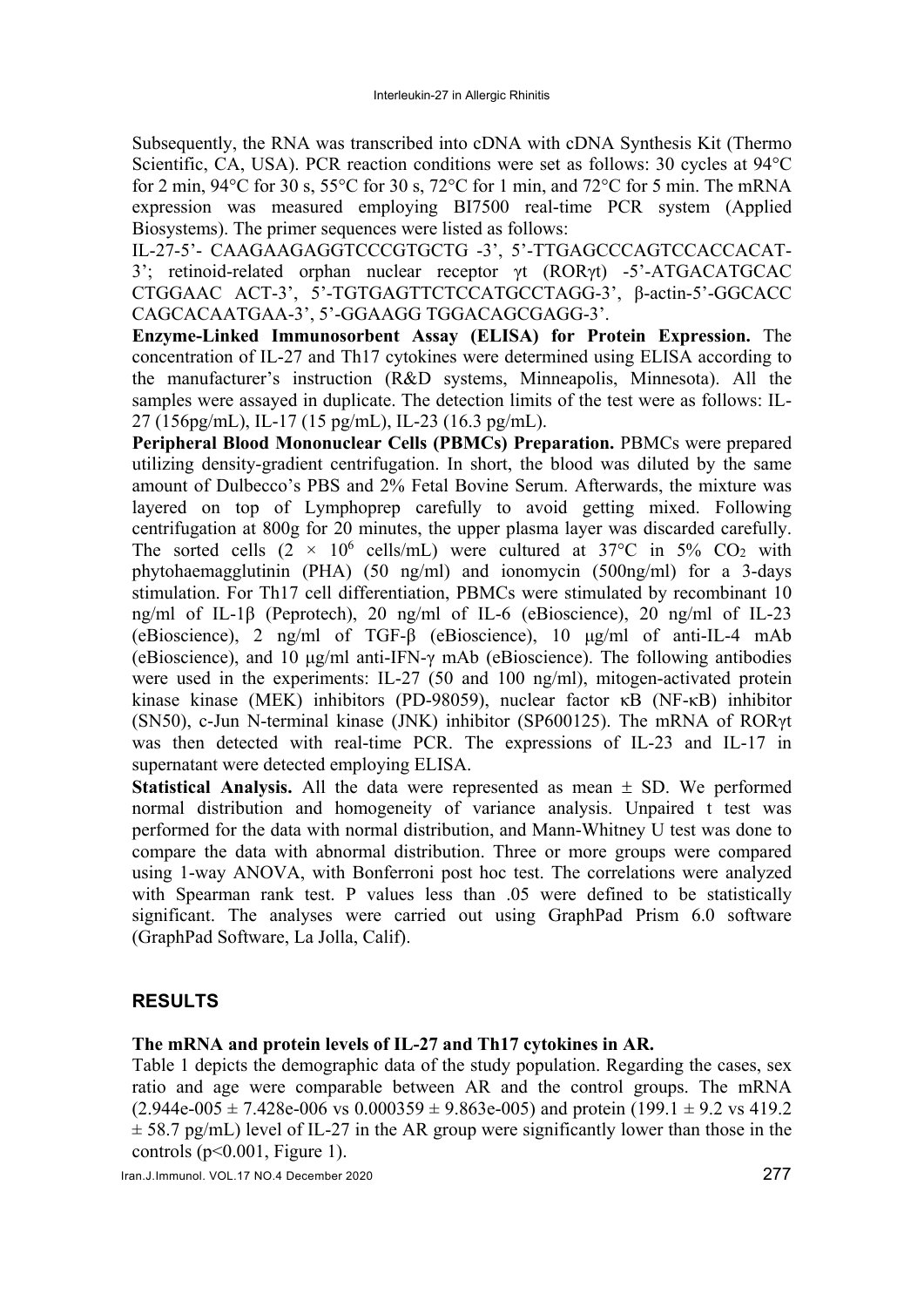| <b>Groups</b>     | AR group           | Control           |
|-------------------|--------------------|-------------------|
| Number            | 30                 | 20                |
| Sex (Male:Female) | 16:14              | 12:8              |
| Age (months)      | $25.6(18-45)$      | 28.4 (18-42)      |
| <b>TNSS</b>       | $7.9(6-10)$        | $\theta$          |
| $ECPa$ (ng/ml)    | 69 (19.0-164.0) *  | $12.5(4.8-78.0)$  |
| IgEa (IU/ml)      | 158.7 (56-463.0) * | $23.0(12.3-64.0)$ |

**Table 1. Demographic characteristic of the study population.** 

a Data presented as median values (minimum-maximum). \* compared with control group, p<0.05.

The protein level of IL-17 (91.6  $\pm$  7.7 vs 50.6  $\pm$  5.06 pg/mL) and IL-23 (74.4  $\pm$  9.8 vs  $46.1 \pm 4.79$  pg/mL) in the AR group were more upregulated than those in the controls (p<0.001, Figure 1). Our results also revealed that the decreased IL-27 protein level was negatively related to IL-17 ( $r=0.56$ ,  $p=0.002$ ) and IL-23 ( $r=-0.51$ ,  $p=0.006$ ) protein expression in the AR (Figure 2). The decreased IL-27 protein level was also negatively related to total nasal symptom score in the AR, suggesting that IL-27 may be contributed to disease severity ( $r=-0.58$ ,  $p=0.001$ ) (Figure 2).



**Figure 1. The expression of IL-27 and Th17 cytokines between AR and the controls.** A,B. Serum IL-27 mRNA and protein expression between AR patients and the normal controls. C,D. Serum IL-17 and IL-23 protein expression between AR patients and the normal controls. (C,D). AR, allergic rhinitis. \* Compared with the control, p<0.05.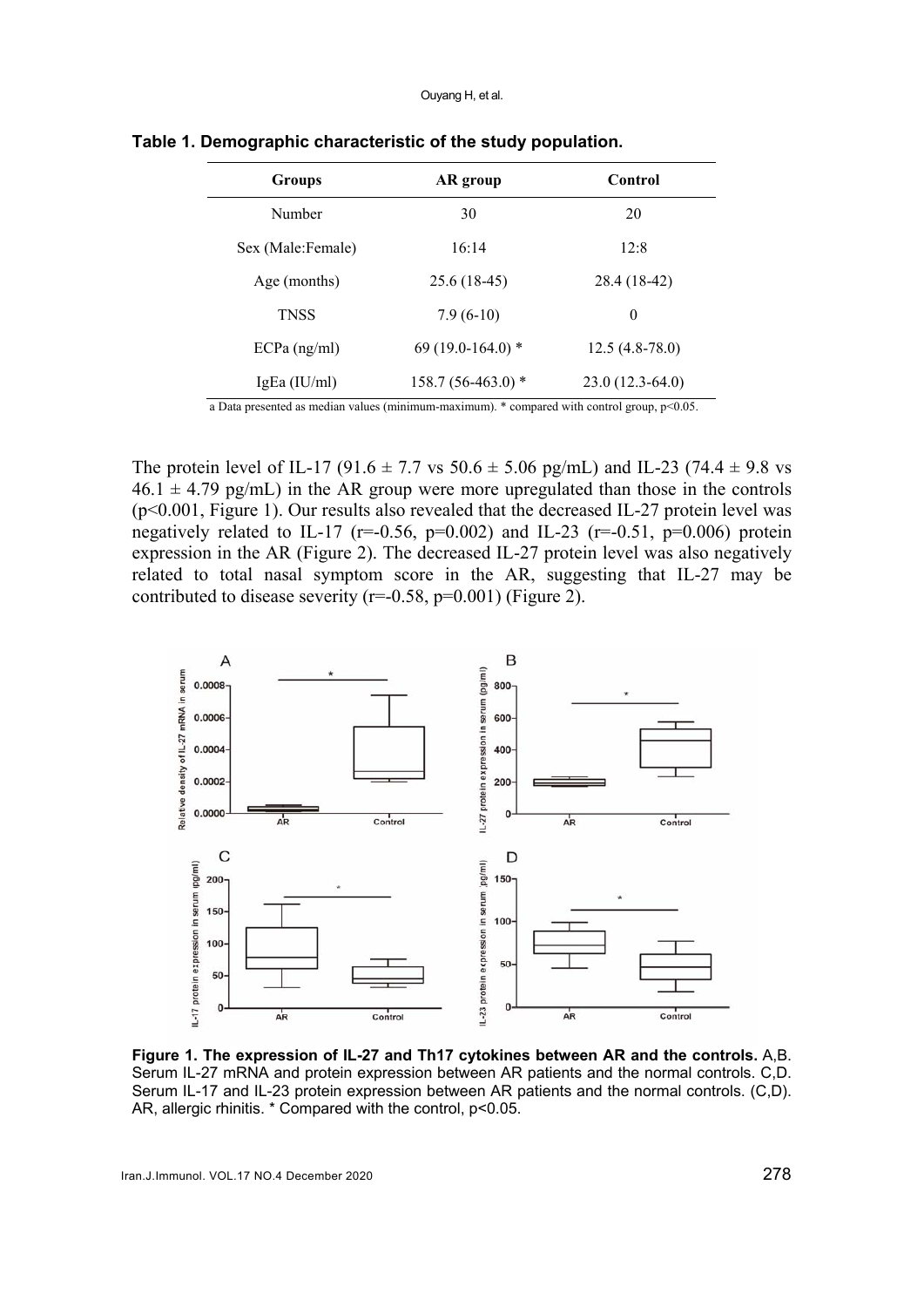#### **IL-27 inhibit Th17 inflammation of PBMCs.**

We found that IL-27 decreased the relative expression of RORγt in PBMCs induced by PHA in a dose-dependent manner, indicating that IL-27 inhibited the differentiation of Th17 cells directly (p<0.05) (Figure 3A). Furthermore, the production of IL-17 and IL-23 by PBMCs in the AR patients was significantly downregulated following IL-27 stimulation in a dose-dependent manner, providing evidence that IL-27 directly inhibited the function of Th17 cells ( $p<0.05$ ) (Figure 3B,3C).



**Figure 2.** The correlation between serum IL-27 protein expression, serum IL-17 protein expression, IL-23 protein expression, and total nasal symptom score (TNSS) (A-C).

Our data demonstrated that the protein expression of IL-10 and TGF-beta did not change after IL-27 stimulation (data not shown), which implies that the inhibition of Th17 cell by IL-27 was not through IL-10 or TGF-beta. We also found that the addition of SN50 (NF-κB inhibitor), SP (JNK inhibitor), and PD (MEK inhibitors) significantly antagonizes the effect of IL-27 on IL-17 and IL-23 production by Th17 cells, suggesting that these signaling pathways were involved in IL-27 mediated Th17 cells function regulation (p<0.05) (Figure 3B,3C).



**Figure 3. IL-27 inhibited Th17 cell differentiation and function.** A. RORγt relative expression was inhibited with IL-27. B,C. The protein expression of IL-17 and IL-23 by PBMCs were inhibited with IL-27 and these effects were inhibited with NF-κB, MEK, and JNK inhibitors (A-C). PHA, phytohaemagglutinin, PD, mitogen-activated protein kinase inhibitors, SN50, nuclear factor κB (NF-κB) inhibitor), SP, c-Jun N-terminal kinase (JNK) inhibitor. \* Compared with the PHA group, p<0.05. # Compared with PHA+ IL-27 (100 ng/mL) group, p<0.05.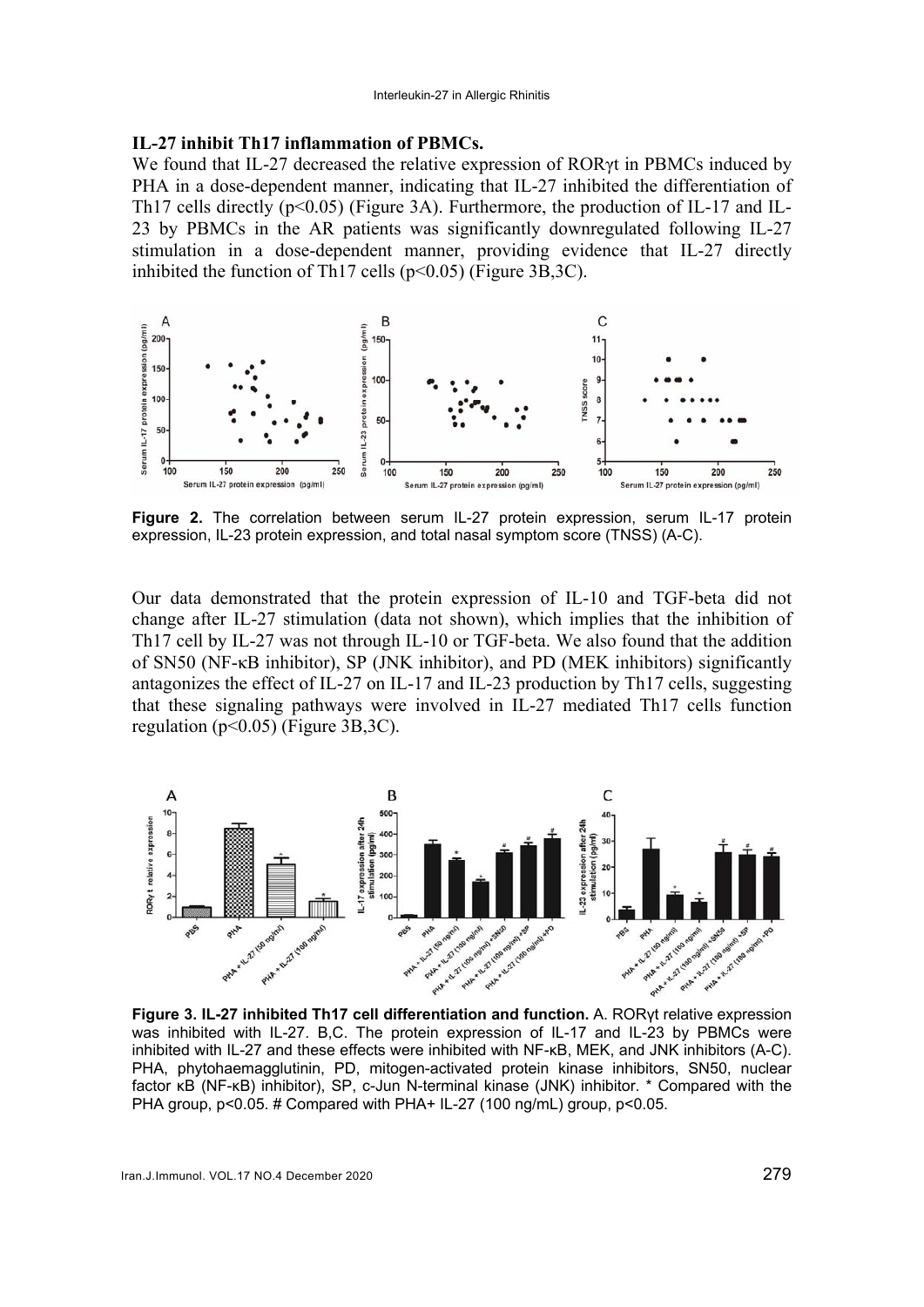#### **DISCUSSION**

In the present study we provided evidence that IL-27 might contribute to the inhibition of Th17 inflammation. IL-27 could downregulate RORγt and Th17 cytokines (IL-17, IL-23) expression directly in PBMCs in vitro. Herein, we provided a new molecular mechanism in Th17 regulation in the AR patients. IL-27 is a newly identified heterodimeric cytokine. Previous studies have suggested that IL-27 regulated the proliferation of naive CD4<sup>+</sup>T cells and B cells (11). Our previous study suggested that IL-27 significantly inhibited Th2 cytokines expression from PBMCs in the AR (19). Moreover, intranasal administration of IL-27 inhibited nasal allergic responses and symptoms in a mouse model of ovalbumin (OVA) antigen sensitized and challenged asthma (20). IL-27 also exerts an anti-inflammatory effect by inhibiting the development of Th17 cells and promoting the development of regulatory T cells in various diseases (21-23). Concerning allergic diseases, in a study, Chen found that experimental allergic conjunctivitis of mice model presented with more severe allergic symptoms, both TSLP-driven Th2 inflammation and Th17 responses, characterized by elevated levels of IL-17A, IL-17F, and RORγt (24). However, the effect of IL-27 on Th17 response in AR was not explored. According to our results, the decreased IL-27 protein level was negatively associated with IL-17 and IL-23 protein, providing preliminary evidence that IL-27 regulates Th17 inflammation in AR. RORγt is a transcription factor essential for the Th17 development. Our data implied that IL-27 inhibited the relative expression of RORγt as well as IL-17 and IL-23 protein expression in PHA-induced PBMCs PHA, providing direct evidence that IL-27 negatively affects Th17 differentiation and function of Th17 cells in AR. Consistently, a study by Mohamed suggested that IL-27 had a strong inhibitory effect on the function of Th17 cells during differentiation, yet IL-27 has little effect on committed Th17 cells in this regard (25). In this study, we also added IL-27 during the Th17 cells differentiation, to see whether IL-27 affected the committed Th17 cells in the AR needed further exploration. Moreover, Denise demonstrated the inhibitive role of IL-27 on activated T cells, specifically Th17 cells in experimental autoimmune encephalomyelitis (26). In animal models, previous studies have indicated that IL-27Rα-/- mice were sensitive to Th17-mediated neuro-disease (27). The author believed that IL-27 inhibited Th17 inflammation by inducing IL-10 production by T cells and modulating regulatory T-cell (Treg) functions. Similarly, a study by Su *et al.* reported that IL-27 has the potential to ameliorate the overwhelming inflammation in patients with rheumatoid arthritis through a reciprocal regulation of Th17 and Treg cells (28). Nonetheless, our data suggested that IL-27 did not alter IL-10 production from PBMCs in AR patients. These differences depicted that the Treg was of great necessity for the regulation of IL-10 expression. Since IL-27 inhibits IL-17 and IL-23 expression stimulated by PHA, the addition of SN50 (NF-κB inhibitor), SP (JNK inhibitor), and PD (MEK inhibitors) antagonizes the effect of IL-27 on IL-17 and IL-23 production by Th17 cells. This depicts that these signaling pathways play important roles in IL-27 mediated Th17 cells regulation. Interestingly, Peter suggested that Th17 differentiation was inhibited once the ratio of p-STAT3/p-STAT1 was less than one. Their results also showed that IL-27 could upregulate the expression of p-STAT3 so as to induce Th17 differentiation in the absence of STAT1 (29). In conclusion, our data shed light to the fact that IL-27 suppresses Th17 inflammation through NF-κB, MEK, and JNK pathway. IL-27 might be utilized as a potential target for the prevention and treatment of AR.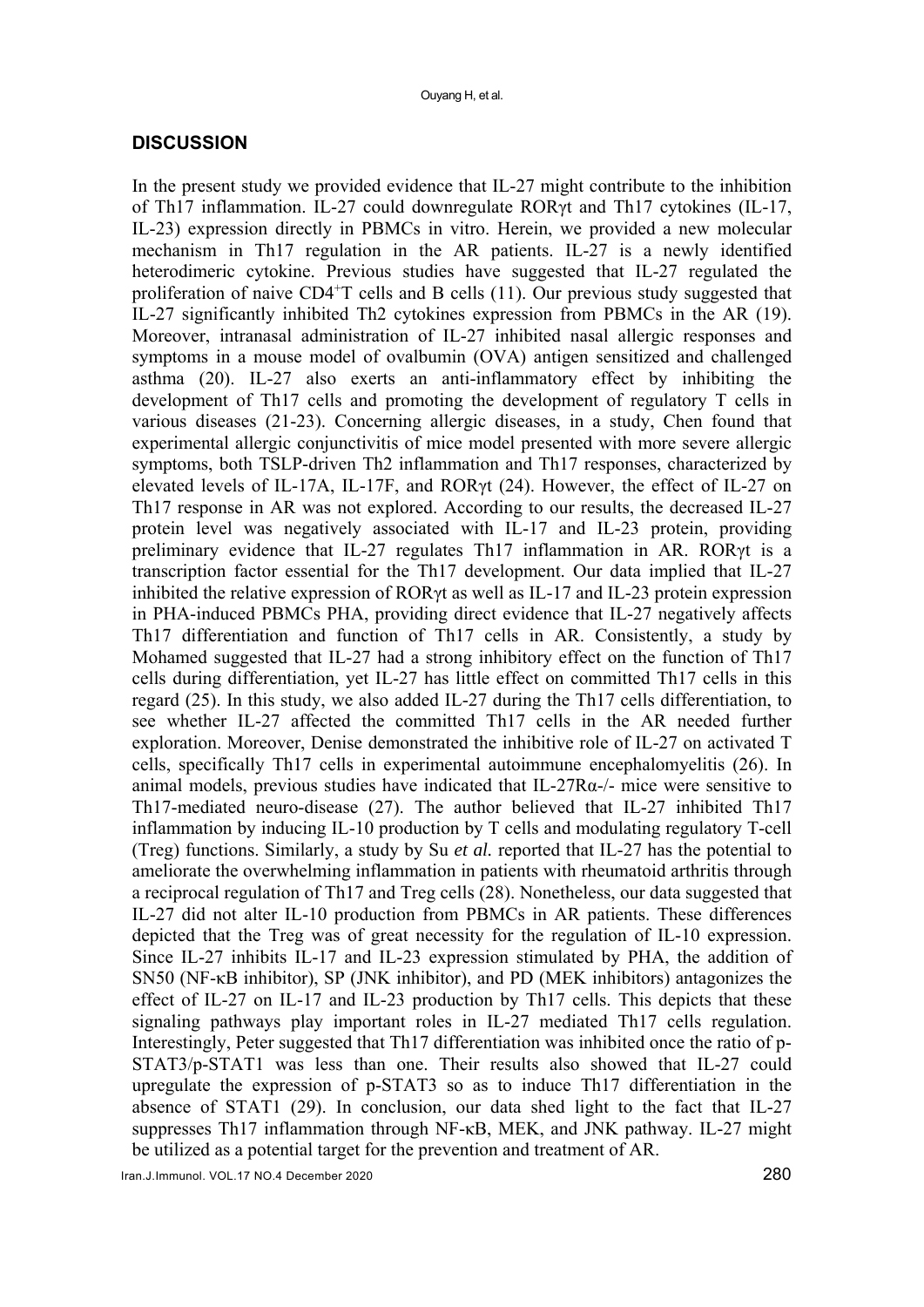#### **ACKNOWLEDGEMENTS**

The authors would like to sincerely thank all the patients and healthy participants in this research.

### **REFERENCES**

- 1. Brożek JL, Bousquet J, Agache I, Agarwal A, Bachert C, Bosnic-Anticevich S, et al. Allergic Rhinitis and its Impact on Asthma (ARIA) guidelines-2016 revision. J Allergy Clin Immunol. 2017; 140:950-8.
- 2. Li H, Chen S, Cheng L, Guo Y, Lai H, Li Y, et al. Chinese guideline on sublingual immunotherapy for allergic rhinitis and asthma. Chinese Society of Allergy (CSA). J Thorac Dis. 2019; 11:4936-50.
- 3. Froidure A, Shen C, Pilette C. Dendritic cells revisited in human allergic rhinitis and asthma. Allergy. 2016; 71:137-48.
- 4. Scadding G. Cytokine profiles in allergic rhinitis. Curr Allergy Asthma Rep. 2014; 14:435.
- 5. Gu ZW, Wang YX, Cao ZW. Neutralization of interleukin-17 suppresses allergic rhinitis symptoms by downregulating Th2 and Th17 responses and upregulating the Treg response. Oncotarget. 2017; 8:22361-9.
- 6. Vocca L, Di Sano C, Uasuf CG, Sala A, Riccobono L, Gangemi S, et al. IL-33/ST2 axis controls Th2/IL-31 and Th17 immune response in allergic airway diseases. Immunobiology. 2015; 220:954-63.
- 7. Ciprandi G, De Amici M, Murdaca G, Fenoglio D, Ricciardolo F, Marseglia G, et al. Serum IL-17 levels are related with clinical severity in allergic rhinitis. Allergy. 2009; 64:1375-8.
- 8. Quan SH, Zhang YL, Han DH, Iwakura Y, Rhee CS. Contribution of interleukin-17A to the development and regulation of allergic inflammation in a murine allergic rhinitis model. Ann Allergy Asthma Immunol. 2012; 108:342-50.
- 9. Wang M, Zhang W, Shang J, Yang J, Zhang L, Bachert C. Immunomodulatory effects of IL-23 and IL-17 in a mouse model of allergic rhinitis. Clin Exp Allergy. 2013; 43:956-66.
- 10. Shahi A, Afzali S, Salehi S, Aslani S, Mahmoudi M, Jamshidi A, et al. IL-27 and autoimmune rheumatologic diseases: The good, the bad, and the ugly. Int Immunopharmacol. 2020; 84:106538.
- 11. Jones GW, Hill DG, Cardus A, Jones SA. IL-27: a double agent in the IL-6 family. Clin Exp Immunol. 2018; 193:37-46.
- 12. Kumar NP, Moideen K, Banurekha VV, Nair D, Sridhar R, Nutman TB, et al. IL-27 and TGFβ mediated expansion of Th1 and adaptive regulatory T cells expressing IL-10 correlates with bacterial burden and disease severity in pulmonary tuberculosis. Immun Inflamm Dis. 2015; 3:289-99.
- 13. Hall AO, Silver JS, Hunter CA. The immunobiology of IL-27. Adv Immunol. 2012; 115:1-44.
- 14. Diveu C, McGeachy MJ, Boniface K, Stumhofer JS, Sathe M, Joyce-Shaikh B, et al. IL-27 blocks RORc expression to inhibit lineage commitment of Th17 cells. J Immunol. 2009; 182:5748-56.
- 15. Stumhofer JS, Silver JS, Laurence A, Porrett PM, Harris TH, Turka LA, et al. Interleukins 27 and 6 induce STAT3-mediated T cell production of interleukin 10. Nat Immunol. 2007; 8:1363- 71.
- 16. Elazab SZ, Hessam WF. Effect of Allergen Specific Immunotherapy on Serum levels of IL-17 and IL-35 in Allergic Rhinitis Patients. Egypt J Immunol. 2017; 24:101-7.
- 17. Liu W, Xia W, Fan Y, Wang H, Zuo K, Lai Y, et al. Elevated serum osteopontin level is associated with blood eosinophilia and asthma comorbidity in patients with allergic rhinitis. J Allergy Clin Immunol. 2012; 130:1416-8.
- 18. Cheng L. New clinical practice guideline for allergic rhinitis in China. Zhonghua Er Bi Yan Hou Tou Jing Wai Ke Za Zhi. 2016; 51:2-5.
- 19. Gan H, Du J, Ouyang H, Cheng J, Mao H. Interleukin-27 inhibits helper T cell type-2 response in allergic rhinitis. Auris Nasus Larynx. 2020; 47:84-9.